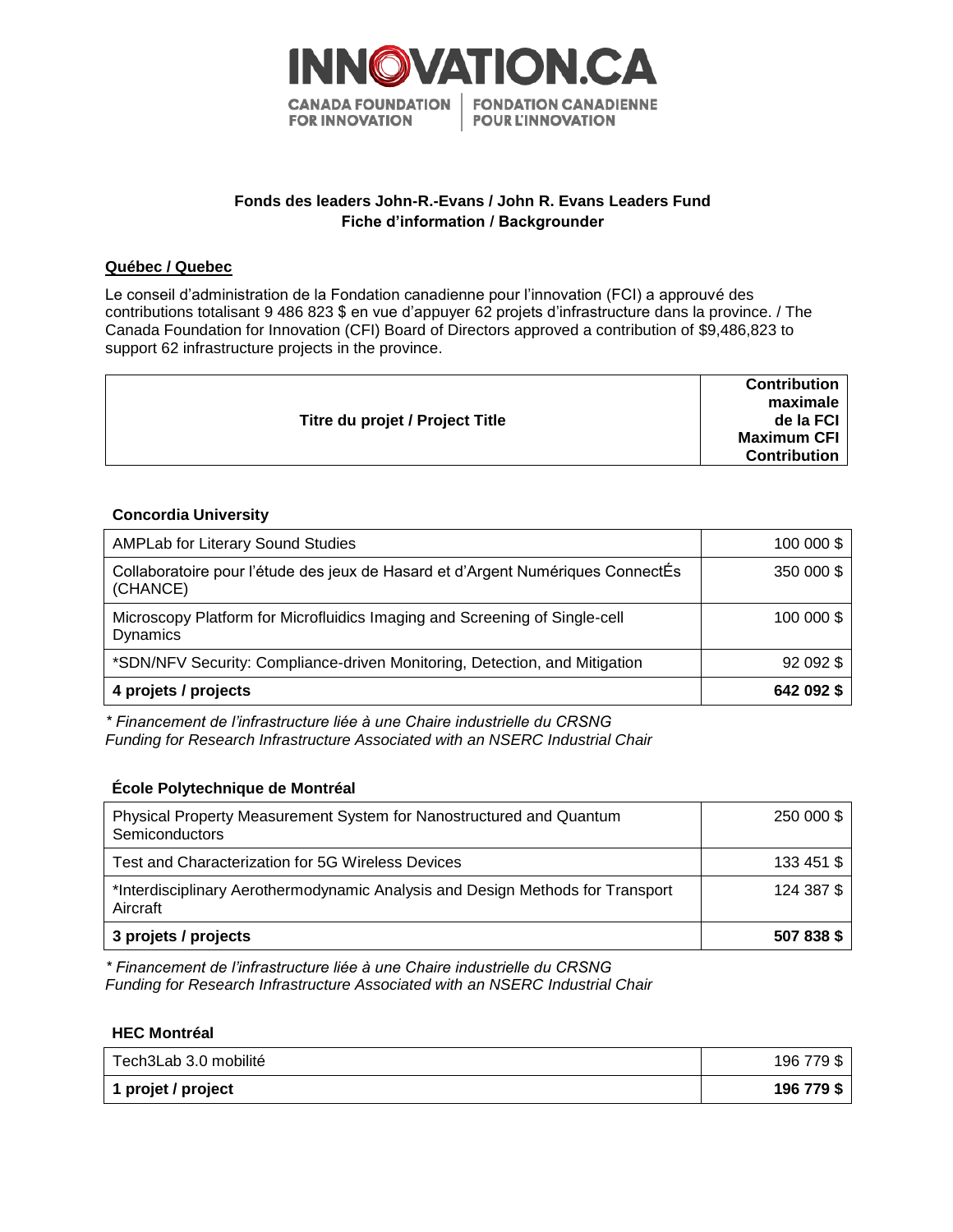

## **McGill University**

| Synaptic Dysfunction in Genetic Models of ALS                                                                           | 120 000 \$   |
|-------------------------------------------------------------------------------------------------------------------------|--------------|
| Evolutionary Ecology of Species Distributions                                                                           | 140 000 \$   |
| Spoken Interaction Lab                                                                                                  | 40 000 \$    |
| Molecular Beam Epitaxy of Wide Bandgap Semiconductor Nanostructures and<br><b>Devices</b>                               | 180 000 \$   |
| Dairy Cattle Nutrition and Environmental Sustainability Laboratory                                                      | 140 000 \$   |
| Cryogenic Test Facility for Detector Technology Development for Cosmic<br>Microwave Background Polarization Experiments | 251 120 \$   |
| Correlative 3D Nanoimaging and Molecular Mapping in Situ of Mineralized Tissues                                         | 388 102 \$   |
| Bioactive Glasses for the Regeneration of Hard and Soft Tissues                                                         | 720 000 \$   |
| Optical Fiber Communications Systems for the Next Decade                                                                | 797 750 \$   |
| Functional Genomics of HIV and M. Tuberculosis Infection                                                                | 237 132 \$   |
| Research Laboratory for Smart Transportation                                                                            | 80 000 \$    |
| A Micro-ecosystem Array for Testing Ecological Impacts of Climate Change                                                | 175 200 \$   |
| 12 projets / projects                                                                                                   | 3 269 304 \$ |

#### **Université de Montréal**

| An Integrated Multimodal Cerebral Neurovascular Imaging (IMCNI) Platform                               | 100 000 \$   |
|--------------------------------------------------------------------------------------------------------|--------------|
| How do Mycorrhizal Fungal Traits Influence Ecosystem Functioning?                                      | 114 772 \$   |
| Understanding the Pathophysiology of Sporadic Parkinson's Disease using Direct<br>Neural Reprogramming | 121 535 \$   |
| The Biology and Clinical Applications of Cellular Senescence                                           | 40 000 \$    |
| Centre d'études sur le sexe/genre, l'allostasie, et la résilience (CESAR)                              | 152 970 \$   |
| The Laboratory for Macroeconomic Policy                                                                | 216 142 \$   |
| Mass Spectrometry Platform for Cancer Immunotherapy                                                    | 200 000 \$   |
| Moving to Musical Beat                                                                                 | 159 759 \$   |
| The Couple and Sexual Well-being Observational (CLOSE) Lab                                             | 198 411 \$   |
| Evaluation et maîtrise des expositions professionnelles aux particules<br>nanométriques                | 144 980 \$   |
| Precision Medicine Research for Diabetes and Cardiovascular Diseases                                   | 84 978 \$    |
| Infrastructure for Analysis of Bacterial Pathogen Interactions                                         | 145 315 \$   |
| Next Generation in-Vivo Imaging Platform for Post-Genome Animal Infectiology                           | 279 770 \$   |
| Oculométrie pour étudier les jugements cliniques des professionnels de la santé                        | 78 685 \$    |
| Molecular Design from Molecules to Systems and Back                                                    | 80 137 \$    |
| Understanding Preimplantation Development with Single Cell Genomics                                    | 99 743 \$    |
| 16 projets / projects                                                                                  | 2 217 197 \$ |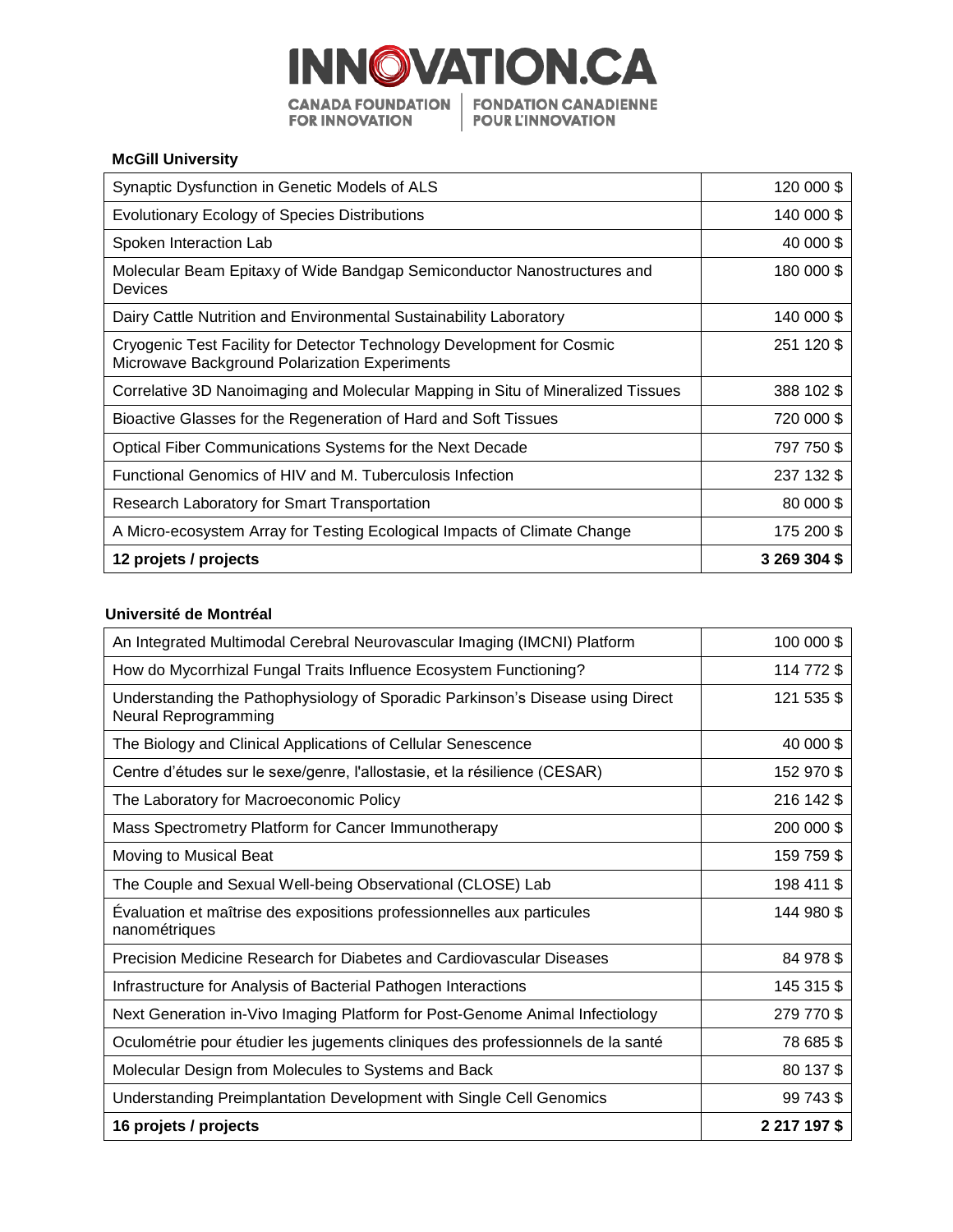

#### **Université de Sherbrooke**

| Robot manipulateur mobile pour le développement d'une architecture de contrôle<br>distribuée en interaction humain-robot | 76 477 \$  |
|--------------------------------------------------------------------------------------------------------------------------|------------|
| Agile and Dexterous Motion Control Robotic Laboratory                                                                    | 81 485 \$  |
| Infrastructure for Characterization of Ultrasound Probes                                                                 | 89 910 \$  |
| Virtual Substrate Engineering with Graphene for Disruptive Optoelectronics Devices                                       | 179 893 \$ |
| State-of the art Infrastructure for Improving Women's Pelvic Health                                                      | 199 779 \$ |
| 5 projets / projects                                                                                                     | 627 544 S  |

## **Université du Québec - Institut national de la recherche scientifique**

| Advanced Facilities for Research and Training in Aquatic Microbial Ecology | 154 565 \$ |
|----------------------------------------------------------------------------|------------|
| Ville Intelligente et Piétonne (V.I.P)                                     | 62 321 \$  |
| 2 projets / projects                                                       | 216 886 \$ |

## **Université du Québec à Montréal**

| Atelier de chronotopies urbaines: scènes et cultures populaires                                                          | 151 245 \$ |
|--------------------------------------------------------------------------------------------------------------------------|------------|
| Analytical Infrastructure on Metallomics for Biochemical Characterization of<br>Subcellular Biomarkers of Metal Toxicity | 104 000 \$ |
| Neuronal Plasticity in Adaptive and Pathological Behaviors                                                               | 129 840 \$ |
| Microbial Ecology in the Terrestrial Subsurface                                                                          | 97 600 \$  |
| 4 projets / projects                                                                                                     | 482 685 \$ |

# **Université du Québec à Rimouski**

| Station de recherche montagnarde et alpine dans les massifs gaspésiens, haut lieu<br>de la biogéographie nord-américaine | 119 689 \$ |
|--------------------------------------------------------------------------------------------------------------------------|------------|
| 1 projet / project                                                                                                       | 119 689 \$ |

## **Université Laval**

| Tumor Mechanobiology Research Platform                                                                                  | 119 820 \$ |
|-------------------------------------------------------------------------------------------------------------------------|------------|
| Smart Bioelectronic Microsystems Manufacturing and Multi-technology Integration<br>Facility                             | 100 000 \$ |
| Agroecology Laboratory: Advancing Plant Root Research and Elucidating Plant-soil<br>Interactions in Agroecosystems      | 80 220 \$  |
| Consolidation des infrastructures de recherche du site NEIGE                                                            | 39 188 \$  |
| Pulsed Electric Field System to Modify the Physico-chemical Properties and<br><b>Bioactivities of Food Molecules</b>    | 102 828 \$ |
| Mobility Sensing Lab: Intelligent Environments to Support the Mobility of Persons<br>with Disabilities and Older Adults | 73 940 \$  |